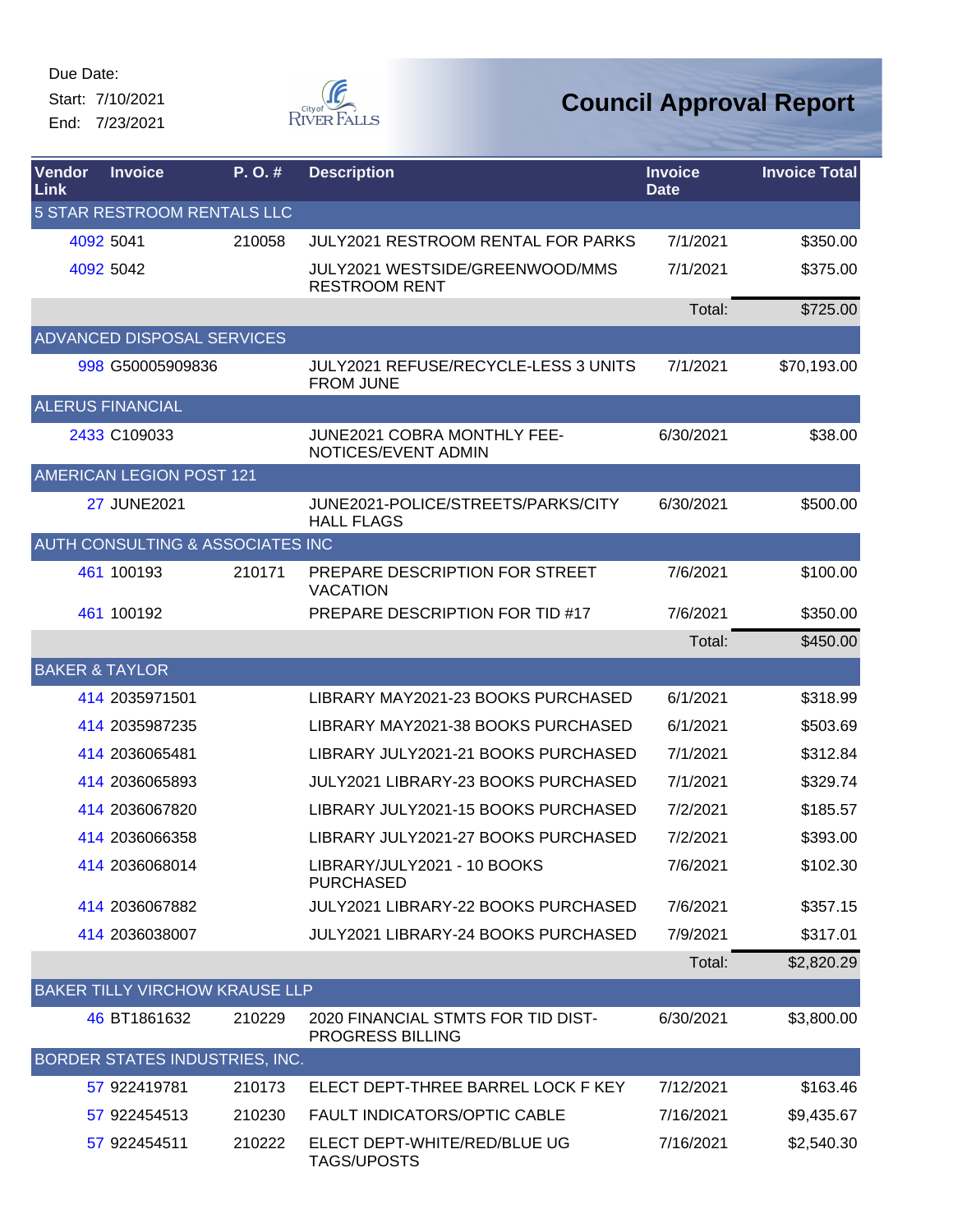Start: 7/10/2021 End: 7/23/2021



| Vendor<br>Link     | <b>Invoice</b>                  | P.O.#  | <b>Description</b>                                                 | <b>Invoice</b><br><b>Date</b> | <b>Invoice Total</b> |
|--------------------|---------------------------------|--------|--------------------------------------------------------------------|-------------------------------|----------------------|
|                    | 57 922454512                    | 210215 | ELEC DEPT-ELBOW TERMINATION<br>KITS/DUPLEX WIRE                    | 7/21/2021                     | \$2,538.80           |
|                    |                                 |        |                                                                    | Total:                        | \$14,678.23          |
|                    | <b>CDW GOVERNMENT INC</b>       |        |                                                                    |                               |                      |
|                    | 66 G593263                      |        | <b>IT DEPT-TWO FLOWCHART</b><br>MAKER/DIAGRAMMING SOFTWARE         | 7/8/2021                      | \$269.20             |
|                    | <b>CENGAGE LEARNING</b>         |        |                                                                    |                               |                      |
|                    | 123 74567606                    |        | LIBRARY JUNE2021-WESTERN PLAN-2<br><b>BOOKS PURCHASED</b>          | 6/24/2021                     | \$45.73              |
|                    | 123 74248784                    |        | LIBRARY MAY2021-CHRISTIAN FICTION<br>PLAN-3 BOOKS                  | 6/30/2021                     | \$74.22              |
|                    | 123 74258960                    |        | LIBRARY MAY2021-THORNDIKE PLAN-ONE<br><b>BOOK PURCHASED</b>        | 6/30/2021                     | \$30.39              |
|                    | 123 74312589                    |        | LIBRARY MAY2021-WESTERN PLAN-2<br><b>BOOKS PURCHASED</b>           | 6/30/2021                     | \$45.73              |
|                    | 123 74655404                    |        | LIBRARY JULY2021-THORNDIKE PLAN-3<br><b>BOOKS PURCHASED</b>        | 7/7/2021                      | \$91.17              |
|                    | 123 74663308                    |        | <b>JULY2021 LIBRARY-CHRISTIAN PLAN-3</b><br><b>BOOKS PURCHASED</b> | 7/8/2021                      | \$74.22              |
|                    |                                 |        |                                                                    | Total:                        | \$361.46             |
|                    | <b>CENTER POINT INC</b>         |        |                                                                    |                               |                      |
|                    | 412 1863505                     |        | LIBRARY-PLATINUM ROMANCE SERIES-24<br>PER YEAR                     | 7/1/2021                      | \$560.88             |
| <b>CENTURYLINK</b> |                                 |        |                                                                    |                               |                      |
|                    | 1796 234300958                  |        | <b>JUNE2021 OUTGOING LONG DISTANCE FAX</b><br><b>LINES</b>         | 6/30/2021                     | \$4.01               |
|                    | COMPUTER INTEGRATION TECHNOLOGY |        |                                                                    |                               |                      |
|                    | 379 310500                      |        | AGREEMENT BILLABLE TIME-C.IVEY-4 HRS                               | 7/1/2021                      | \$704.00             |
|                    | <b>DIGGERS HOTLINE INC</b>      |        |                                                                    |                               |                      |
|                    | 93 210627701PP2 210233          |        | 2021 2ND PREPAYMENT-ELECTRIC &<br><b>WATER</b>                     | 7/1/2021                      | \$2,051.20           |
| <b>EFTPS</b>       |                                 |        |                                                                    |                               |                      |
|                    | 7 69330                         |        | Payroll Period 6/28/21 - 7/11/21                                   | 7/16/2021                     | \$74,452.57          |
|                    | <b>ELSTER SOLUTIONS CORP</b>    |        |                                                                    |                               |                      |
|                    | 1536 5256678686                 | 210160 | ELEC DEPT-960 AMI METER PROJECT                                    | 7/2/2021                      | \$113,280.00         |
|                    | EO JOHNSON CO. INC              |        |                                                                    |                               |                      |
|                    | 98 29691087                     |        | JULY2021 LIBRARY RICOH C2000 COPIER<br><b>BASE PYMT</b>            | 7/12/2021                     | \$115.00             |
|                    | 98 INV979075                    |        | APRIL-JULY2021 LIBRARY RICOH COPIER<br><b>COPY OVERAGES</b>        | 7/16/2021                     | \$746.71             |
|                    |                                 |        |                                                                    | Total:                        | \$861.71             |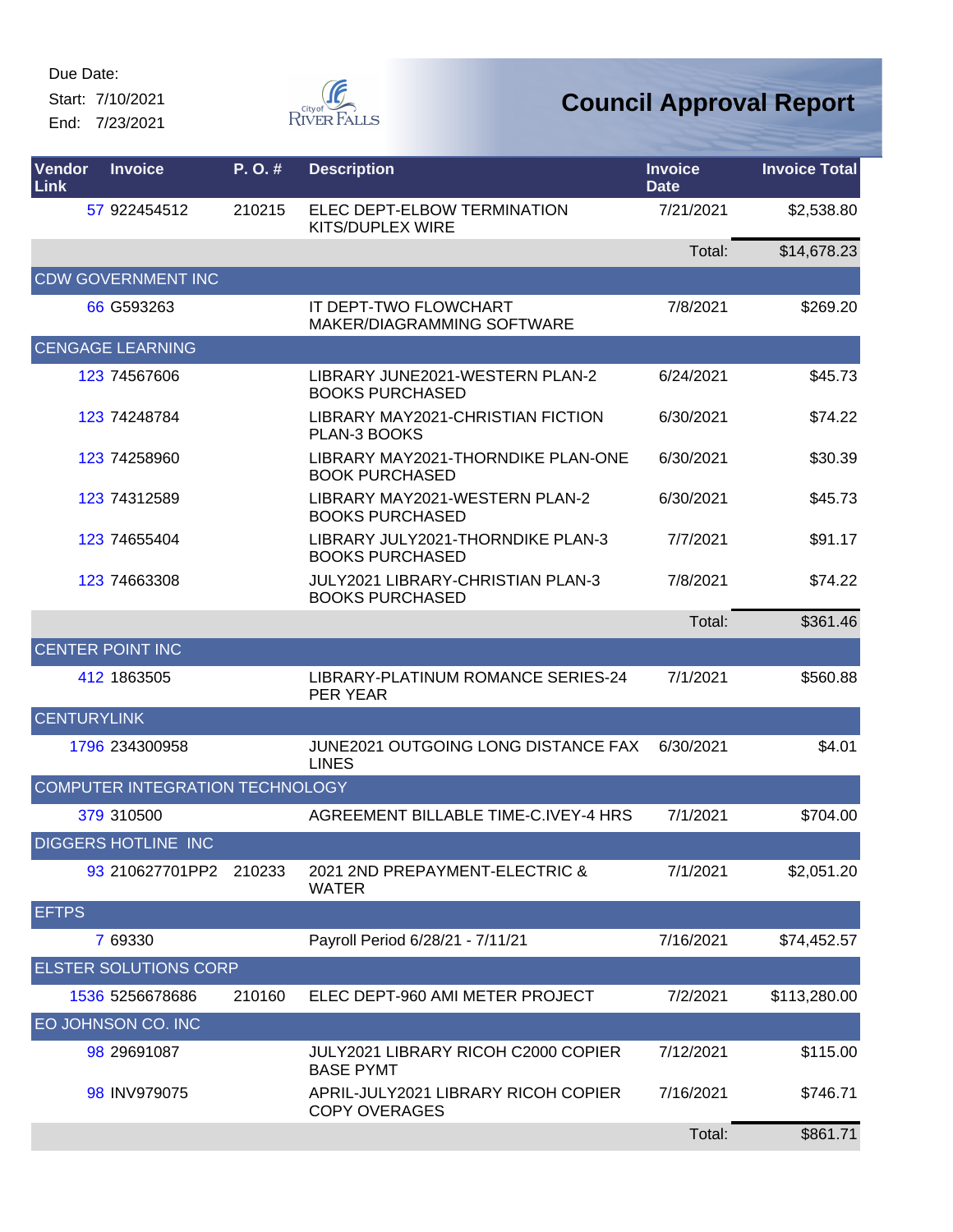Start: 7/10/2021 End: 7/23/2021



| Vendor<br>Link       | <b>Invoice</b>                              | P. O. # | <b>Description</b>                                              | <b>Invoice</b><br><b>Date</b> | <b>Invoice Total</b> |
|----------------------|---------------------------------------------|---------|-----------------------------------------------------------------|-------------------------------|----------------------|
|                      | <b>EXPRESS PERSONNEL SERVICES</b>           |         |                                                                 |                               |                      |
|                      | 109 25685279                                | 210179  | WK END 7/4/21 RYAN KLING-40HRS-WATER<br><b>TEMP</b>             | 7/7/2021                      | \$822.80             |
|                      | 109 25685276                                | 210170  | WK END 7/4/21 - A.SOBOTTKA - 40HRS                              | 7/7/2021                      | \$963.60             |
|                      | 109 25715905                                | 210170  | WKEND 7/11/21-A.SOBOTTKA-40HRS-ENG<br><b>TEMP</b>               | 7/14/2021                     | \$963.60             |
|                      | 109 25715909                                | 210181  | WK END 7/11/21-PUBLIC WORKS TEMPS-<br>242.66HRS                 | 7/14/2021                     | \$4,994.26           |
|                      | 109 25715911                                | 210179  | <b>WKEND 7/11/21</b><br>R.KLING/WATER/WASTEWATER TEMP-<br>29HRS | 7/14/2021                     | \$596.53             |
|                      | 109 25715912                                | 210181  | WK END 7/11/21-J.ISHAM-<br>32.5HRS/FORESTRY TEMP                | 7/14/2021                     | \$764.40             |
|                      | 109 25744229                                | 210170  | WK END 7/18/21-A.SOBOTTKA-40HRS                                 | 7/20/2021                     | \$963.60             |
|                      | 109 25744233                                | 210181  | WKEND 7/18/21-40HRS-J.ISHAM FORESTRY<br><b>TEMP</b>             | 7/20/2021                     | \$940.80             |
|                      | 109 25744232                                | 210179  | WKEND 7/18/21-R.KLING-40HRS                                     | 7/20/2021                     | \$822.80             |
|                      |                                             |         |                                                                 | Total:                        | \$11,832.39          |
|                      | <b>FBG SERVICE CORPORATION</b>              |         |                                                                 |                               |                      |
|                      | 364 903433                                  | 210071  | <b>JUNE2021 JANITORIAL SERVICES-</b><br><b>MULTIPLE DEPTS</b>   | 6/30/2021                     | \$5,577.00           |
|                      | <b>FIRST NATIONAL BANK - RF SECTION 125</b> |         |                                                                 |                               |                      |
|                      | 6 69329                                     |         | Payroll Period 6/28/21 - 7/11/21                                | 7/16/2021                     | \$3,922.05           |
| <b>GMTZ LLC</b>      |                                             |         |                                                                 |                               |                      |
|                      | 2629 3RDADDITIONS<br><b>TERLING</b>         |         | REFUND OF PAID FEES-STERLING PONDS<br><b>3RD ADDITION</b>       | 7/21/2021                     | \$21,029.13          |
| <b>GRACE PAULSON</b> |                                             |         |                                                                 |                               |                      |
|                      | 937 JULY2021                                |         | JULY2021 SOLAR REFUND-ACCT#5856-00                              | 7/19/2021                     | \$153.12             |
| <b>GRAEF-USA INC</b> |                                             |         |                                                                 |                               |                      |
|                      | 4765 0115867                                | 210150  | THRU 5/29/21 - SHOPKO STORMWATER<br>POND REDESIGN               | 6/30/2021                     | \$6,150.00           |
|                      | <b>GUARDIAN SUPPLY LLC</b>                  |         |                                                                 |                               |                      |
|                      | 4255 9315                                   |         | CARGO PANT FOR RESERVE OFFICER<br><b>FINAU</b>                  | 7/1/2021                      | \$56.99              |
| <b>HAWKINS INC</b>   |                                             |         |                                                                 |                               |                      |
|                      | 133 4982018                                 | 210019  | <b>JULY2021 WELL CHEMICALS</b>                                  | 7/13/2021                     | \$4,122.51           |
|                      | <b>HELBIG, ANGELINA</b>                     |         |                                                                 |                               |                      |
|                      | 3067 JULY2021                               | 210044  | <b>JULY2021 SAFETY COORDINATOR</b><br><b>SERVICES</b>           | 7/1/2021                      | \$6,066.00           |
|                      | HUEBSCH LAUNDRY COMPANY                     |         |                                                                 |                               |                      |
|                      | 146 10130118                                | 210021  | 6/2/21 PUBLIC WORKS DEPT UNIFORMS                               | 6/2/2021                      | \$115.15             |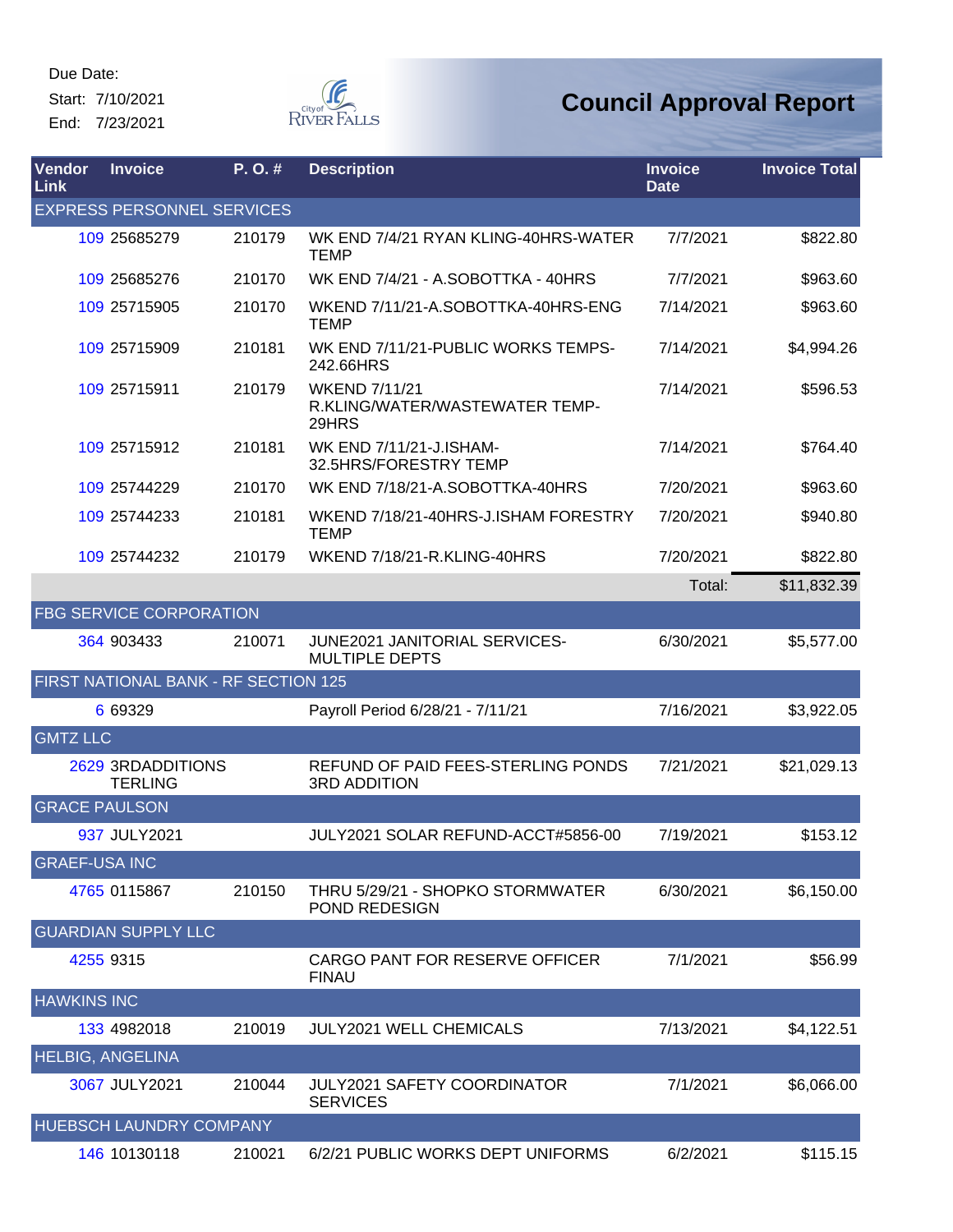Start: 7/10/2021 End: 7/23/2021



| Vendor<br>Link         | <b>Invoice</b>                              | P.O.#  | <b>Description</b>                                        | <b>Invoice</b><br><b>Date</b> | <b>Invoice Total</b> |
|------------------------|---------------------------------------------|--------|-----------------------------------------------------------|-------------------------------|----------------------|
|                        | 146 20083077                                | 210066 | 6/9/21 LIBRARY RUG SERVICE                                | 6/9/2021                      | \$84.75              |
|                        | 146 20085676                                | 210066 | 6/23/21 LIBRARY RUG SERVICE                               | 6/23/2021                     | \$31.05              |
|                        | 146 10140399                                | 210026 | 7/7/21 WASTEWATER DEPT UNIFORMS                           | 7/7/2021                      | \$37.67              |
|                        | 146 10140396                                | 210035 | 7/7/21 ELECTRIC DEPT UNIFORMS                             | 7/7/2021                      | \$298.95             |
|                        | 146 10140397                                | 210026 | 7/7/21 WATER DEPT UNIFORMS                                | 7/7/2021                      | \$48.08              |
|                        | 146 10140398                                | 210021 | 7/7/21 PUBLIC WORKS DEPT UNIFORMS                         | 7/7/2021                      | \$106.37             |
|                        | 146 10142669                                | 210021 | 7/14/21 PUBLIC WORKS DEPT UNIFORMS                        | 7/14/2021                     | \$106.37             |
|                        | 146 10142668                                | 210026 | 7/14/21 WATER DEPT UNIFORMS                               | 7/14/2021                     | \$48.08              |
|                        | 146 10142667                                | 210035 | 7/14/21 ELECTRIC DEPT UNIFORMS                            | 7/14/2021                     | \$298.95             |
|                        | 146 10142670                                | 210026 | WK 7/14/21 WASTEWATER DEPT UNIFORMS                       | 7/14/2021                     | \$37.67              |
|                        |                                             |        |                                                           | Total:                        | \$1,213.09           |
|                        | INDIANHEAD FEDERATED LIBRARY SYSTEM         |        |                                                           |                               |                      |
|                        | 655 230284                                  |        | 2021 LIBRARY PURCH-BOOK TAPE/PKG<br><b>TAPE/DVD CASES</b> | 6/16/2021                     | \$887.32             |
|                        | INDUSTRIAL HEALTH SERVICES NETWORK INC      |        |                                                           |                               |                      |
|                        | 948 125579                                  |        | JUNE2021-FOUR EMPLOYEE SCREENING                          | 6/30/2021                     | \$315.60             |
|                        |                                             |        | INTERNATIONAL CITY MGMT ASSOC RETIREMENT CORP             |                               |                      |
|                        | 1 69325                                     |        | Payroll Period 6/28/21 - 7/11/21                          | 7/16/2021                     | \$21,977.87          |
|                        | 1 69326                                     |        | Payroll Period 6/28/21 - 7/11/21                          | 7/16/2021                     | \$1,270.51           |
|                        |                                             |        |                                                           | Total:                        | \$23,248.38          |
|                        | <b>IVERSON LASER ENGRAVING INC</b>          |        |                                                           |                               |                      |
|                        | 177 0040395                                 |        | LIBRARY-TWO MAPLE BOARD NAME<br><b>PLATES</b>             | 6/30/2021                     | \$36.00              |
| <b>J&amp;J GIS LLC</b> |                                             |        |                                                           |                               |                      |
|                        | 651 JUNE2021                                | 210072 | JUNE2021 GIS CONTRACT WORK-79<br><b>HOURS</b>             | 6/30/2021                     | \$3,555.00           |
|                        | JERRY BIGGERS CHEVROLET INC                 |        |                                                           |                               |                      |
|                        | 3756 DEAL#48219/C 210204<br><b>HEV SILV</b> |        | ELECT DEPT-2020 CHEV SILVERADO<br><b>TRUCK</b>            | 7/1/2021                      | \$64,698.00          |
|                        | <b>JOHNSON, MICHAEL G</b>                   |        |                                                           |                               |                      |
|                        | 3459 5327                                   |        | SIX DUPLICATE KEYS FOR PARKS                              | 7/10/2021                     | \$30.00              |
| <b>KWIK TRIP</b>       |                                             |        |                                                           |                               |                      |
|                        | <b>172 JUN2021</b><br><b>MOTOR FUEL</b>     |        | JUNE2021 MOTOR FUEL STMT                                  | 6/30/2021                     | \$10,486.36          |
|                        | <b>KYLE ENTERPRISES LLC</b>                 |        |                                                           |                               |                      |
|                        | 4832 21-47512-1                             | 210228 | ELEC DEPT-10 STEEL FLANGED U-GUARDS                       | 7/14/2021                     | \$559.54             |
|                        | LEAGUE OF MINNESOTA CITIES                  |        |                                                           |                               |                      |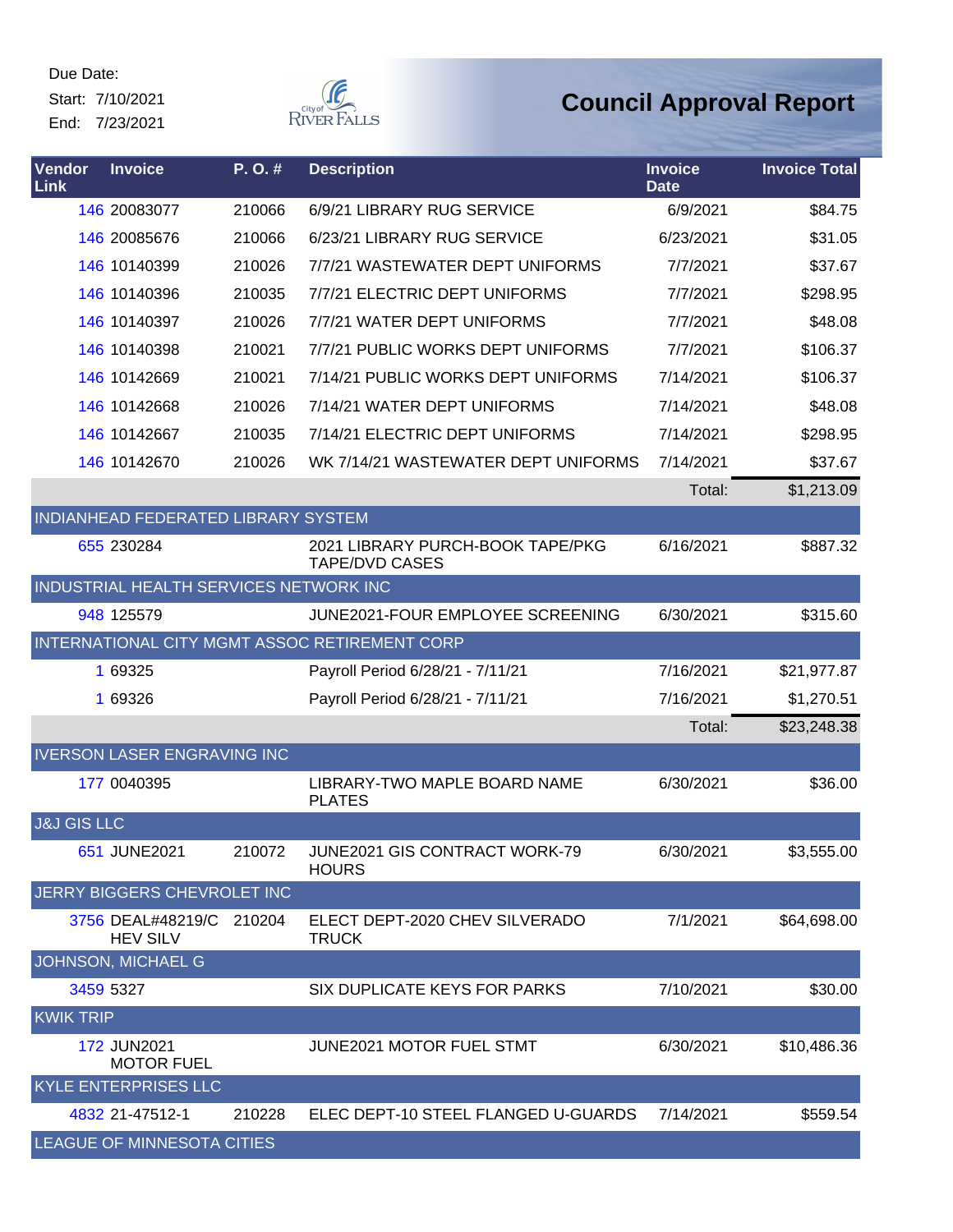Start: 7/10/2021 End: 7/23/2021



| <b>Vendor</b><br><b>Link</b> | <b>Invoice</b>                             | P.O.#  | <b>Description</b>                                              | <b>Invoice</b><br><b>Date</b> | <b>Invoice Total</b> |
|------------------------------|--------------------------------------------|--------|-----------------------------------------------------------------|-------------------------------|----------------------|
|                              | 660 345593                                 |        | PARKS DEPT MAINT WORKER NEEDED AD                               | 7/1/2021                      | \$230.00             |
|                              | 660 345731                                 |        | CITY PLANNER NEEDED ONLINE JOB<br><b>ADVERTISING</b>            | 7/7/2021                      | \$322.00             |
|                              |                                            |        |                                                                 | Total:                        | \$552.00             |
| <b>LEBO SIGN</b>             |                                            |        |                                                                 |                               |                      |
|                              | 2422 8695                                  |        | RF POLICE LOGO INSTALLED ON PODIUM                              | 7/13/2021                     | \$503.54             |
|                              | LEXISNEXIS RISK DATA MGMT INC              |        |                                                                 |                               |                      |
|                              | 3765 1703497-<br>20210630                  |        | <b>JUNE2021 ADVANCED PEOPLE SEARCH</b><br><b>FEE</b>            | 6/30/2021                     | \$53.05              |
|                              | LINEHAN OUTDOOR SERVICES LLC               |        |                                                                 |                               |                      |
|                              | 1570 1254                                  | 210147 | JUNE2021 POLICE DEPT LAWN CARE                                  | 6/30/2021                     | \$300.00             |
|                              | 1570 1255                                  | 210151 | JUNE2021 WHITETAIL CORP LAWN CARE                               | 6/30/2021                     | \$1,140.00           |
|                              | 1570 1256                                  | 210152 | JUNE2021 STERLING PONDS CORPORATE<br><b>PARK LAWN CARE</b>      | 6/30/2021                     | \$500.00             |
|                              | 1570 1251                                  | 210202 | <b>CONCRETE RAISING-</b><br>MAPLE/MAIN/LILAC/3RD ST             | 7/11/2021                     | \$3,435.00           |
|                              | 1570 1252                                  |        | CONCRETE RAISING-RF POLICE DEPT                                 | 7/11/2021                     | \$750.00             |
|                              | 1570 1253                                  | 210145 | JUNE2021- STERLING PONDS LAWN CARE                              | 7/11/2021                     | \$1,880.00           |
|                              |                                            |        |                                                                 | Total:                        | \$8,005.00           |
|                              | LOFFLER COMPANIES INC                      |        |                                                                 |                               |                      |
|                              | 182 29535224                               |        | JULY2021-POLICE DEPT KONICA MINOLTA<br>C368 BASE/OVER           | 7/1/2021                      | \$190.68             |
|                              | 182 29601927                               |        | JULY2021-FIRE DEPT MINOLTA C250I<br><b>COPIER-BASE PYMT</b>     | 7/1/2021                      | \$137.51             |
|                              | 182 29601926                               |        | JULY2021 WASTEWATER KONICA MINOLTA<br>C <sub>250</sub>          | 7/1/2021                      | \$107.45             |
|                              | 182 29601925                               |        | JULY2021 COURT/CSR KONICA C368<br><b>COPIER BASE PYMT</b>       | 7/1/2021                      | \$160.00             |
|                              | 182 29601925-1                             |        | <b>JULY2021 ADMIN/MAILROOM COPIERS</b><br><b>KONICA MINOLTA</b> | 7/1/2021                      | \$451.30             |
|                              | 182 446811069                              |        | <b>JULY2021 PW KONICA COPIERS</b><br><b>BASE/OVERAGES</b>       | 7/1/2021                      | \$198.22             |
|                              |                                            |        |                                                                 | Total:                        | \$1,245.16           |
|                              | <b>MATHY CONSTRUCTION CO</b>               |        |                                                                 |                               |                      |
|                              | 1184 5500057574                            | 210210 | JUNE2021-BROADWAY ST/HOFFMAN PARK<br><b>BIKE PATH</b>           | 6/30/2021                     | \$16,117.50          |
| MCLOONE, JOHN                |                                            |        |                                                                 |                               |                      |
|                              | 4802 JUNE2021                              |        | JUNE2021 NEWSPAPER PUBLISHINGS/CITY<br><b>NOTICES</b>           | 7/1/2021                      | \$983.32             |
|                              | <b>METERING &amp; TECHNOLOGY SOLUTIONS</b> |        |                                                                 |                               |                      |
|                              | 451 19875                                  | 210218 | <b>WATER DEPT-14 WATER METERS</b>                               | 7/7/2021                      | \$5,583.73           |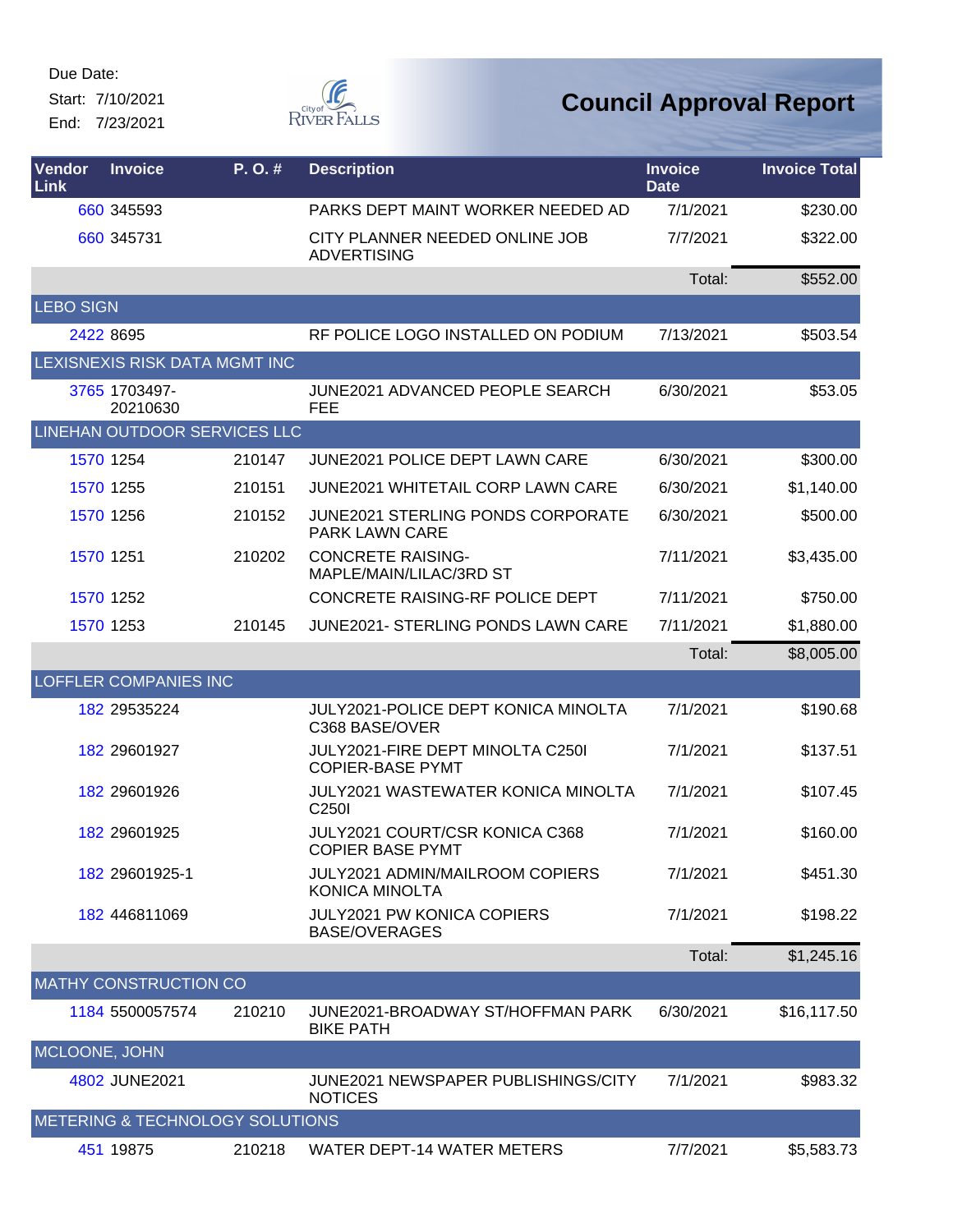Start: 7/10/2021 End: 7/23/2021



| Vendor<br>Link         | <b>Invoice</b>                        | P. O. # | <b>Description</b>                                        | <b>Invoice</b><br><b>Date</b> | <b>Invoice Total</b> |
|------------------------|---------------------------------------|---------|-----------------------------------------------------------|-------------------------------|----------------------|
| <b>MIDWEST TAPE</b>    |                                       |         |                                                           |                               |                      |
|                        | 409 500638398                         |         | LIBRARY JUNE2021-2 AUDIOBOOKS-<br><b>LEGACY/LIKE WIND</b> | 6/28/2021                     | \$69.98              |
|                        | 409 500460533                         |         | LIBARY MAY2021-FIVE AUDIOBOOKS<br><b>PURCHASED</b>        | 6/30/2021                     | \$156.95             |
|                        | 409 500424596                         |         | LIBRARY MAY2021-AUDIOBOOK/LONG<br><b>LOST</b>             | 6/30/2021                     | \$29.99              |
|                        | 409 500460535                         |         | LIBRARY MAY2021-AUDIOBOOK/BOY, MOLE,<br>FOX AND HORSE     | 6/30/2021                     | \$14.99              |
|                        | 409 500638396                         |         | LIBRARY JUNE2021-<br>AUDIOBOOK/BETRAYED                   | 6/30/2021                     | \$34.99              |
|                        |                                       |         |                                                           | Total:                        | \$306.90             |
| <b>MITEL</b>           |                                       |         |                                                           |                               |                      |
|                        | 4458 36977706                         |         | <b>AUGUST2021 PHONE SERVICE CHARGES</b>                   | 7/13/2021                     | \$3,549.24           |
|                        | ONE TIME PAY VENDOR                   |         |                                                           |                               |                      |
|                        | 9999 CRYSTALMOO<br><b>NEY</b>         |         | REFUND-OVERPYMT ON PARKING<br>CITATION 04311241           | 7/13/2021                     | \$75.00              |
| <b>PELION BENEFITS</b> |                                       |         |                                                           |                               |                      |
|                        | 5 69328                               |         | Payroll Period 6/28/21 - 7/11/21                          | 7/16/2021                     | \$2,428.74           |
|                        | PIERCE COUNTY TREASURER               |         |                                                           |                               |                      |
|                        | 210 JUNE2021                          |         | JUNE2021 JAIL, DWI & INTERLOCK / COURT<br><b>FEES</b>     | 7/1/2021                      | \$957.85             |
|                        | PIONEER PRESS SUBSCRIPTI              |         |                                                           |                               |                      |
|                        | 560 2021<br><b>SUBSCRIPTION</b>       |         | LIBRARY 2021 - 24/WK 7 DAYS A WEEK<br><b>SUBSCRIPTION</b> | 7/1/2021                      | \$489.72             |
|                        | <b>PRUDENT MAN ADVISORS LLC</b>       |         |                                                           |                               |                      |
|                        | 4399 198246                           |         | <b>JUNE2021 ASSET MANAGEMENT FEES</b>                     | 7/1/2021                      | \$356.56             |
|                        | <b>QUADIENT FINANCE USA INC</b>       |         |                                                           |                               |                      |
|                        | 4403 JUNE2021                         |         | JUNE2021 POSTAGE MACHINE FUNDS                            | 6/30/2021                     | \$2,100.00           |
|                        | <b>RFMU PAYMENTS OR REFUNDS</b>       |         |                                                           |                               |                      |
|                        | 990610 ELLENBRUCEJ<br><b>OHNSON</b>   |         | REFUND-RFMU OVERPYMT ACCT#2051-00                         | 7/19/2021                     | \$105.99             |
|                        | 990610 JIMPESTORIOU<br>S              |         | REFUND-RFMU OVERPYMT ACCT#2795-02<br>& #2796-03           | 7/19/2021                     | \$240.00             |
|                        | 990610 THADDEUSOW<br><b>ENJULY</b>    |         | REFUND-RFMU OVERPYMT ACCT#5429-15                         | 7/19/2021                     | \$95.49              |
|                        | 990610 STEVIEJAYPR<br><b>OPERTIES</b> |         | REFUND-RFMU OVERPYMT ACCT#5611-14                         | 7/19/2021                     | \$57.86              |
|                        | 990610 NAOMIMARKH<br><b>ALLJULY</b>   |         | REFUND-RFMU OVERPYMT ACCT#7247-03                         | 7/19/2021                     | \$110.65             |
|                        | 990610 JANNAEARLCA<br>RL              |         | REFUND-RFMU OVERPYMT ACCT#9061-01                         | 7/19/2021                     | \$200.00             |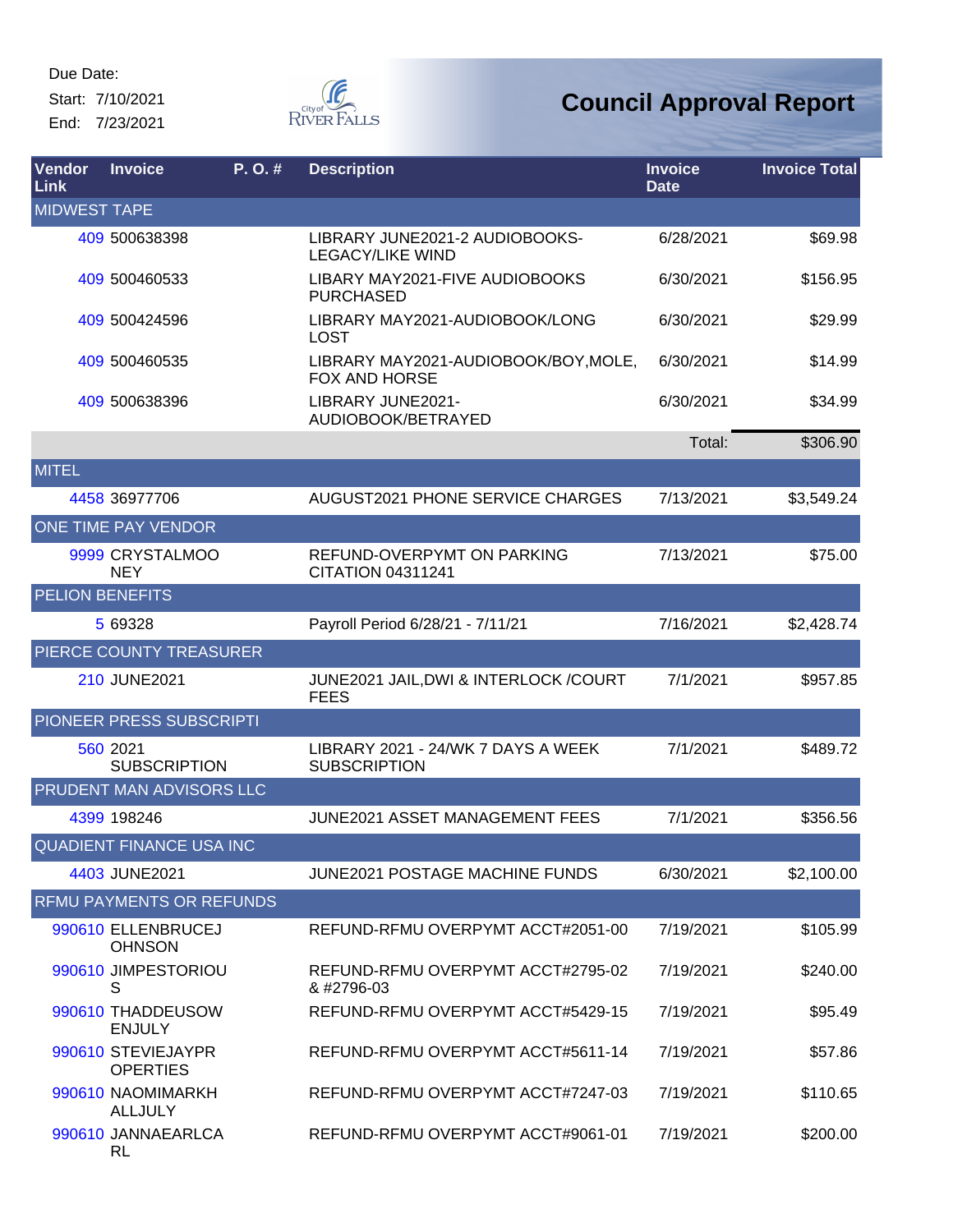Start: 7/10/2021 End: 7/23/2021

**F** RIVER FALLS

| Vendor<br><b>Link</b> | <b>Invoice</b>                        | P.O.#  | <b>Description</b>                                       | <b>Invoice</b><br><b>Date</b> | <b>Invoice Total</b> |
|-----------------------|---------------------------------------|--------|----------------------------------------------------------|-------------------------------|----------------------|
|                       | 990610 ROYPASQUAR<br><b>ETTE</b>      |        | REFUND-RFMU OVERPYMT ACCT#9739-01                        | 7/19/2021                     | \$186.38             |
|                       | 990610 CHURCHSTRE<br><b>ETINVEST</b>  |        | REFUND-RFMU OVERPYMT ACCT#3707-02                        | 7/19/2021                     | \$1,424.69           |
|                       | 990610 JORDANSWAN<br>SON              |        | REFUND-RFMU OVERPYMT ACCT#3874-20                        | 7/19/2021                     | \$59.33              |
|                       | 990610 MIKEKUNERTJ<br><b>ULY2021</b>  |        | REFUND-RFMU OVERPYMT ACCT#4137-20                        | 7/19/2021                     | \$60.07              |
|                       | 990610 ROCKYRICHEL<br><b>LLARSON</b>  |        | REFUND-RFMU OVERPYMT ACCT#5324-01                        | 7/19/2021                     | \$125.20             |
|                       | 990610 KEITHANNETT<br><b>ESTRACK</b>  |        | REFUND-RFMU OVERPYMT ACCT#6510-20                        | 7/19/2021                     | \$30.34              |
|                       | 990610 BRIANWEIS                      |        | REFUND-RFMU OVERPYMT ACCT#7444-02                        | 7/19/2021                     | \$288.23             |
|                       | 990610 RIVERRIDGEB<br><b>UILDERS</b>  |        | REFUND-RFMU OVERPYMT ACCT#7553-00                        | 7/19/2021                     | \$62.24              |
|                       | 990610 SHELLYDONDR<br><b>OPPO</b>     |        | REFUND-RFMU OVERPYMT ACCT#9535-01                        | 7/19/2021                     | \$36.37              |
|                       |                                       |        |                                                          | Total:                        | \$3,082.84           |
|                       | RIVER FALLS HOUSING AUTHORITY         |        |                                                          |                               |                      |
|                       | 4735 210714                           | 210099 | REIMBURSE-RF HOUSING AUTHORITY-ORG<br><b>ANALYSIS</b>    | 7/14/2021                     | \$29,400.00          |
|                       | <b>RIVER FALLS POLICE ASSOCIATION</b> |        |                                                          |                               |                      |
|                       | 9 69331                               |        | July 2021 Union Dues                                     | 7/16/2021                     | \$648.00             |
|                       | ROHL CONSTRUCTION INC                 |        |                                                          |                               |                      |
|                       | 2983 13570                            |        | JUNE2021 CRUSHED LIMESTONE/RIP RAP                       | 6/30/2021                     | \$1,350.08           |
| <b>RUNNING INC</b>    |                                       |        |                                                          |                               |                      |
|                       | 1573 24612                            | 200371 | June2021 Taxi Management Services                        | 6/30/2021                     | \$17,130.48          |
|                       | RURAL ELECTRIC SUPPLY COOPERATIVE     |        |                                                          |                               |                      |
|                       | 221 814099-00                         | 210077 | WPPI ORDER-FOUR 3PH PAD<br><b>TRANSFORMERS</b>           | 7/2/2001                      | \$57,875.00          |
|                       | <b>RYAN MECHANICAL INC</b>            |        |                                                          |                               |                      |
|                       | 3311 20-2270                          | 210166 | PUBLIC WORKS-PIPE INSULATING ON<br><b>METERS</b>         | 6/30/2021                     | \$4,348.50           |
|                       | 3311 20-2270-1                        |        | POLICE DEPT-INSULATION MATERIALS                         | 6/30/2021                     | \$220.00             |
|                       |                                       |        |                                                          | Total:                        | \$4,568.50           |
| <b>SHI CORP</b>       |                                       |        |                                                          |                               |                      |
|                       | 1155 B13692510                        |        | TWO ACROBAT PRO DC FOR TEAMS<br><b>SOFTWARE</b>          | 7/1/2021                      | \$332.78             |
|                       | 1155 B13702703                        |        | PHOTOSHOP LIGHTROOM CLASSIC FOR<br><b>TEAMS SOFTWARE</b> | 7/1/2021                      | \$356.98             |
|                       |                                       |        |                                                          | Total:                        | \$689.76             |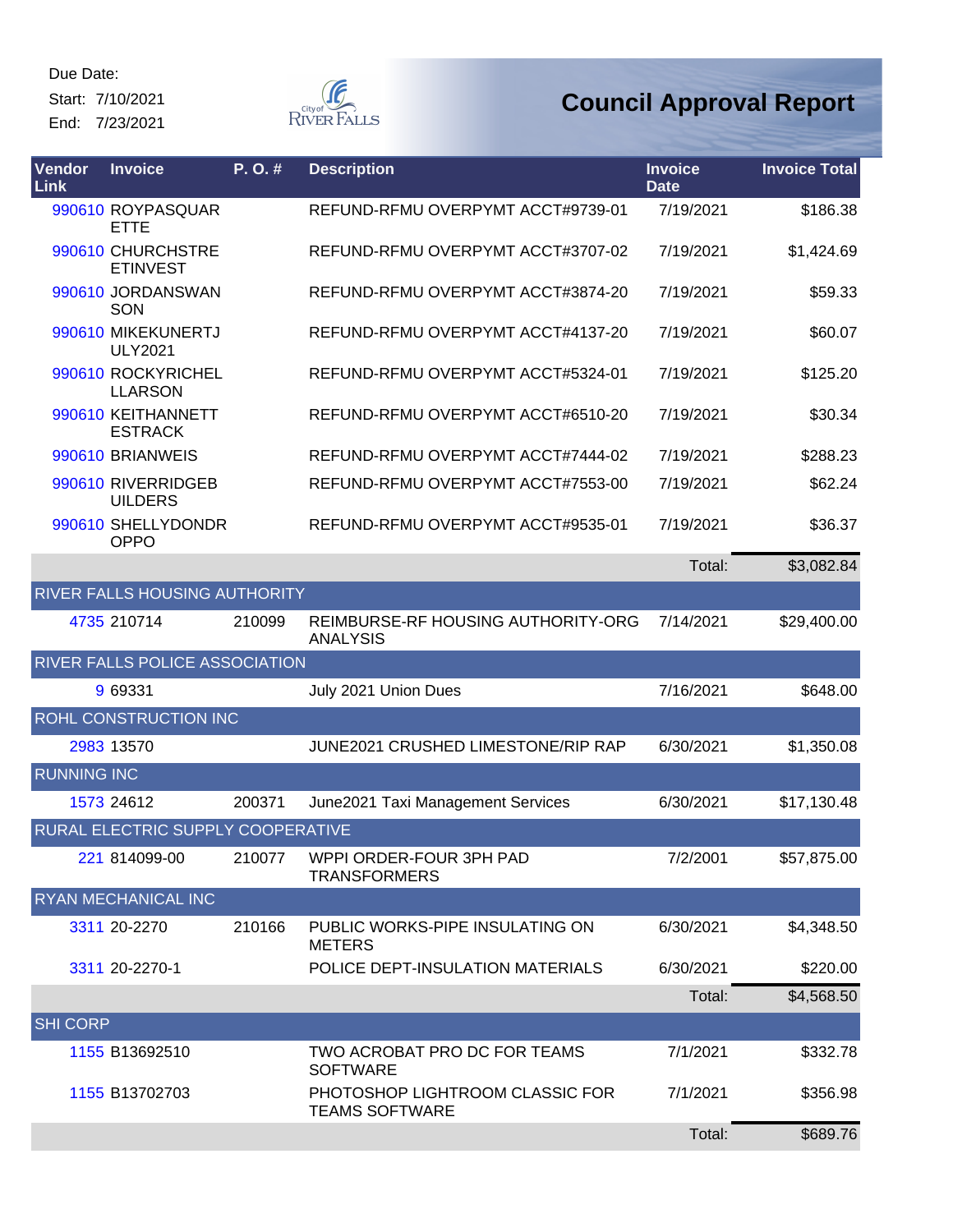Start: 7/10/2021 End: 7/23/2021



| Vendor<br><b>Link</b> | <b>Invoice</b>                           | P.O.#  | <b>Description</b>                                           | <b>Invoice</b><br><b>Date</b> | <b>Invoice Total</b> |
|-----------------------|------------------------------------------|--------|--------------------------------------------------------------|-------------------------------|----------------------|
|                       | ST CROIX COUNTY TREASURER                |        |                                                              |                               |                      |
|                       | 252 JUNE2021                             |        | JUNE2021 JAIL, DWI & INTERLOCK / COURT<br><b>FEES</b>        | 7/1/2021                      | \$870.00             |
|                       | <b>STAPLES INC - VT</b>                  |        |                                                              |                               |                      |
|                       | 2376 #DET10146807/<br>JUNE21             |        | JUNE2021 CITY DEPT OFFICE SUPPLIES<br>ORDERED                | 6/30/2021                     | \$2,727.99           |
| <b>STATE OF WI</b>    |                                          |        |                                                              |                               |                      |
|                       | 259 JUNE2021                             |        | JUNE2021 PENALTY ASSESSMENTS/MUNIC<br><b>COURT</b>           | 7/1/2021                      | \$3,679.86           |
|                       | STATE OF WI, DEPT OF CHILDREN & FAMILIES |        |                                                              |                               |                      |
|                       | 328 69332                                |        | Payroll period 6/28 - 7/11 Remit#7747159                     | 7/16/2021                     | \$340.31             |
|                       | 328 69332 - 1                            |        | Payroll Period 6/28 - 7/11 Remit#6809900                     | 7/16/2021                     | \$4.50               |
|                       |                                          |        |                                                              | Total:                        | \$344.81             |
|                       |                                          |        | STATEWIDE ENERGY EFFICIENCY & RENEWABLES ADMIN INC           |                               |                      |
|                       | 243 JUNE2021                             |        | JUNE2021 PUBLIC BENEFIT COLLECTION-<br><b>RFMU</b>           | 6/30/2021                     | \$5,102.70           |
|                       | STUART C IRBY TOOL AND SAFETY            |        |                                                              |                               |                      |
|                       | 156 S012477005.00 210187<br>2            |        | PEDESTAL/COMPRESSION CONNECTORS-<br><b>ELEC DEPT</b>         | 7/6/2021                      | \$539.20             |
|                       | 156 S012388199.00 210127<br>2            |        | SECONDARY PEDESTAL CONNECTORS-<br><b>ELEC DEPT</b>           | 7/6/2021                      | \$552.00             |
|                       |                                          |        |                                                              | Total:                        | \$1,091.20           |
|                       | TOTAL EXCAVATING LLC                     |        |                                                              |                               |                      |
|                       | 270 3834                                 |        | 7/7/21 REPAIR WATER MAIN ON GOLFVIEW                         | 7/12/2021                     | \$3,400.00           |
|                       | TRC ENVIRONMENTAL CORPORATION            |        |                                                              |                               |                      |
|                       | 1405 482295                              | 190329 | <b>JUNE2021 FERC &amp; HYDRO RELICENSING</b>                 | 6/30/2021                     | \$1,869.04           |
|                       | TUMBLEWEED PRESS INC                     |        |                                                              |                               |                      |
|                       | 1187 105314                              |        | JULY2021-JULY2022 LIBRARY DELUXE<br><b>SUBSCRIPTION RENE</b> | 7/1/2021                      | \$599.00             |
|                       | <b>UHL COMPANY INC</b>                   |        |                                                              |                               |                      |
|                       | 446 65196                                | 210041 | July - Sept Library/City Hall/Glen/Hoffman<br><b>HVAC</b>    | 7/1/2021                      | \$1,395.00           |
|                       | <b>US BANK NATIONAL ASSOC</b>            |        |                                                              |                               |                      |
|                       | 284 6167434                              |        | 2020A SERIES CORPORATE BONDS 6/1/21-<br>5/31/22              | 6/25/2021                     | \$500.00             |
|                       | 284 JUNE2021                             |        | JUNE2021 PURCHASE CARD<br><b>TRANSACTIONS</b>                | 7/1/2021                      | \$81,411.37          |
|                       |                                          |        |                                                              | Total:                        | \$81,911.37          |
| WELD RILEY, S.C.      |                                          |        |                                                              |                               |                      |